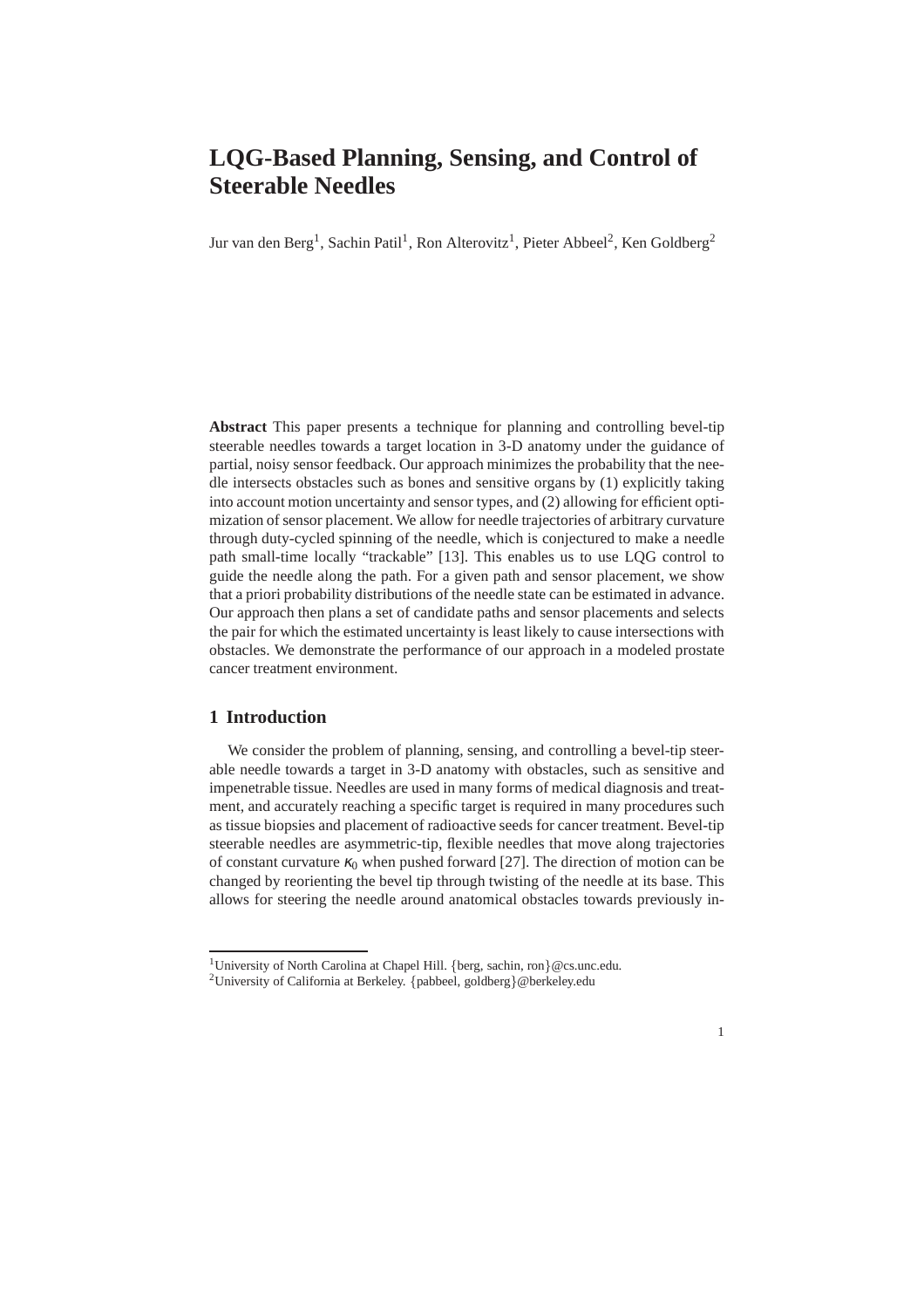accessible targets, and allows for significantly reducing patient trauma by avoiding the puncturing of sensitive tissues.

Planning and controlling the motion of a steerable needle is a challenging problem. A steerable needle is controlled from its base through only insertion and twisting, and we do not allow retractions and re-insertions as that results in excessive tissue damage. As such, a steerable needle is a highly underactuated non-holonomic system. In fact, the needle is not small-time locally controllable, and a natural needle path (with curvature  $\kappa_0$ ) is not small-time locally "trackable" (i.e., the deviation with respect to the path is not small-time locally controllable) [13]. In addition, the motion of the needle is subject to uncertainty due to tissue inhomogeneity, tissue deformation, needle torsion, etc. [7, 23]. To address this issue, we follow the suggestion of Kallem [13] that a path with a smaller curvature  $0 \le \kappa < \kappa_0$  *is* small-time locally trackable and that this can be achieved using duty-cycled spinning of the needle during insertion. This would enable us to use feedback control to guide the needle along a pre-planned path. Our experiments suggest that this is indeed the case. The sensor feedback, however, may be noisy and partial as current medical imaging technology does not allow for measuring the full state of the needle tip (the imaging resolution is often too low to infer its orientation, for instance [12], and often only provides planar views in real-time feedback situations).

Our objective is to compute a sensor placement and a needle path to the target location, such that the path's execution using LQG control has a minimal probability of intersecting obstacles in the anatomy, given a stochastic model of the motion and sensing uncertainty. Our approach is as follows. First, we build on work of [16] to encapsulate the (high-frequency) duty cycled spinning of the needle in a higher-level kinematic model that allows direct control of the curvature of the needle motion. We then derive an LQG controller (consisting of a Kalman filter for state estimation and an LQR control policy) for the extended kinematic model to optimally guide the needle along a given path. Based on the sensor placement, we can compute *in advance* the a priori probability distributions of the state of the needle along the path [25]. From these distributions and a geometric model of the anatomical obstacles, we can quickly compute the probability that the needle will intersect obstacles. Our method then plans a set of candidate paths using a variant of the RRT algorithm [14] and samples a set of feasible sensor placements, and then selects the pair for which this probability of obstacle intersection is minimal.

The type and placement of sensor(s) can have a big influence on which path is optimal (see Fig. 1). For example, if a sensor obtains a 2-D projection along the *x*-axis of the 3-D position of the needle tip, there will be more uncertainty in the *x*-coordinate of the needle state than in the *y*- and *z*-coordinates. If we then have to steer the needle through a passage that is narrow in either the *y*- or the *x*-direction, our path planner will prefer the passage for which the probability of intersecting obstacles is less, which is the one that is narrower in the *y*-direction. Given a set of candidate paths and the space of possible sensor placements, our approach will choose a needle path and find an axis along which a projection is obtained that minimizes the probability of collisions for the chosen needle path. We demonstrate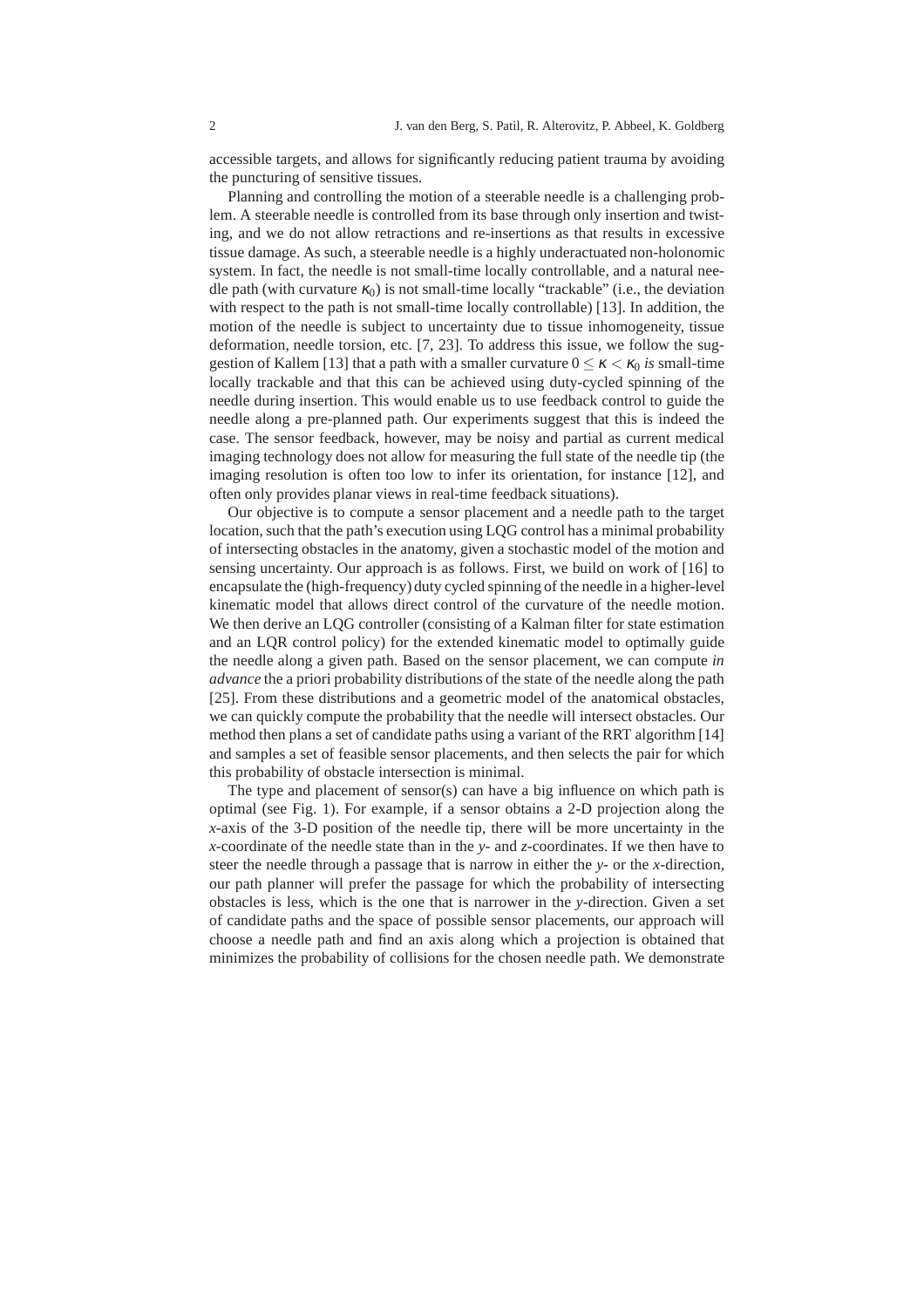

**Fig. 1** Two examples of sensor placement, in which (left) only the *x*- and *z*-coordinate and (right) only the *y*- and *z*-coordinate of the needle-tip are measured by the imaging device (blue). Different paths will be optimal even as the obstacles (grey) and target location (cross) are the same.

the performance of our approach in modeled prostate cancer treatment environments with simulated uncertainty for different examples of sensor models.

The remainder of this paper is organized as follows. We discuss previous work in Section 2, and review the kinematic model of a steerable needle in Section 3. In Section 4 we derive an LQG controller to optimally guide the needle along a given path. In Section 5, we show how to estimate the probability of obstacle intersection for a given path and sensor placement, and present our path and sensor planner. We present simulation results in Section 6 and conclude in Section 7.

# **2 Related Work**

A significant body of previous work exists on planning and/or controlling beveltip steerable needles. A kinematic model for a steerable needle generalizing a unicycle model was introduced in [27], and has been used by most subsequent work on needle steering, including this paper. In [16], it was shown that in addition to the insertion and rotation speed, the curvature of the needle path can be controlled through duty-cycled spinning of the needle during insertion.

2-D planners that address motion uncertainty have been presented in [2, 3], which optimize a Markov decision process (MDP) over a discretized state space to provide feedback control assuming full state observation. The approach was extended in [22] and integrated with imaging feedback. In [12], a feedback controller is presented to stabilize the needle in a plane. Tissue deformation is taken into account in the planner of [1], which optimizes a path using 2-D FEM simulation of soft tissue.

Needle path planners for 3-D environments with obstacles have been proposed in [8, 9], based on optimization and inverse kinematics, respectively. Rapidlyexploring random trees (RRTs) have been used in [29, 30, 20] to explore the entire 3D space of feasible paths. These approaches do not address issues such as uncertainty in motion and sensing. A diffusion-based planner was introduced in [18], but it does not take into account obstacles or sensor types. A feedback controller for 3-D needle steering was presented in [11], and proved robust against motion devia-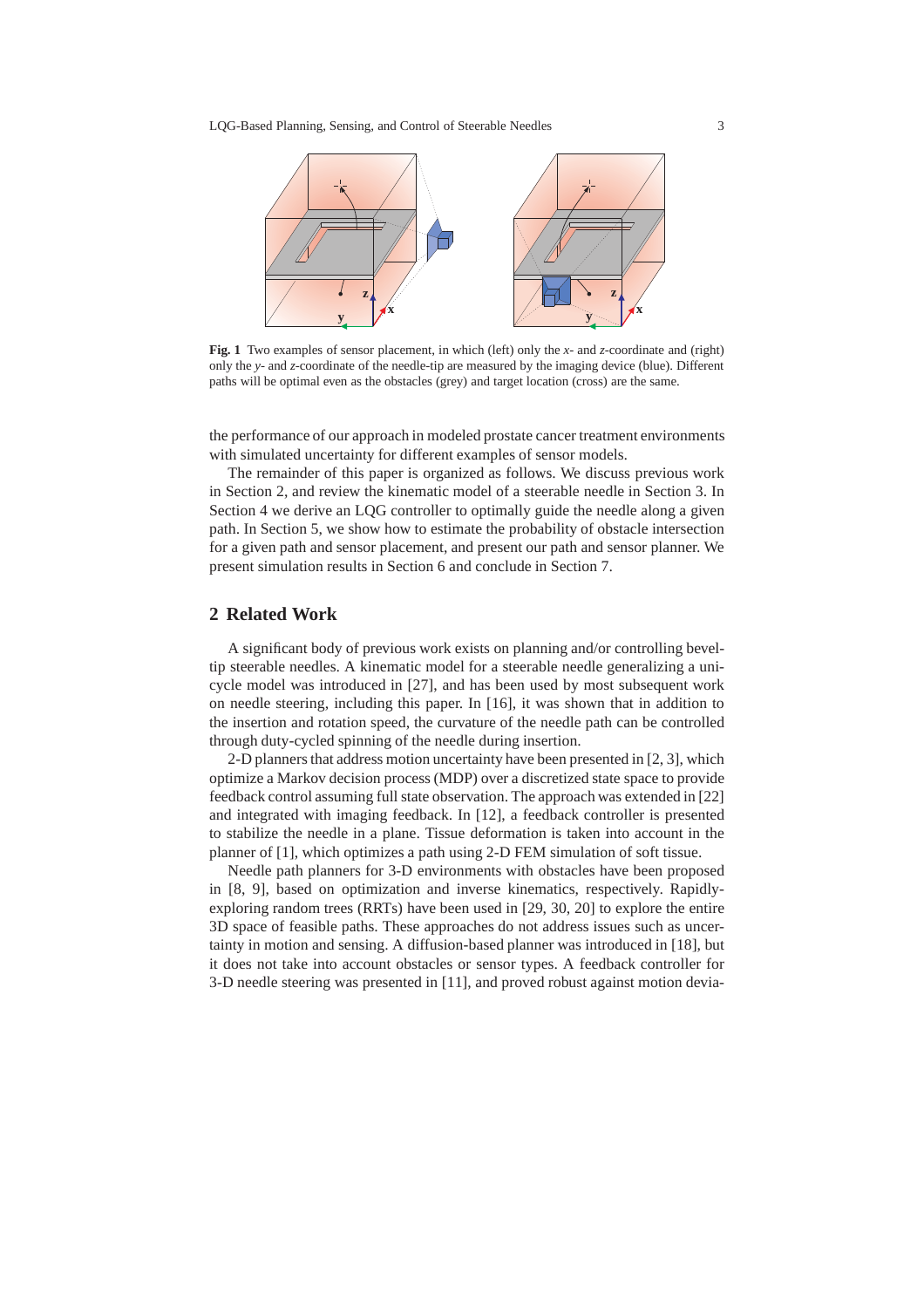*v*<sup>κ</sup>





**x**

tion and sensing noise, even for a greedy control policy. The approach is not able to guide the needle along a prescribed path and does not address obstacle avoidance.

*w*

The approach we present in this paper extends these previous works and applies to 3-D environments with obstacles, takes into account motion and sensing uncertainty, and does not require discretization of the state-space. Our approach to needle steering is the first that specifically addresses the sensing capabilities and its effect on optimizing the path.

# **3 Needle Kinematics**

We base our motion model of a bevel-tip steerable needle on the idealized kinematic model of [27], using the nomenclature of [8], in which the needle state is represented by a rigid body transformation. This model assumes that the motion of the needle is fully determined by the motion of the tip, which is beveled such that it follows a perfect arc of curvature  $\kappa_0$  when pushed forward, independent of insertion speed and tissue properties. The model further assumes that the needle is flexurally flexible (it bends to follow the needle tip), but axially and torsionally stiff, such that the insertion and twisting of the needle at its base is directly transmitted to its tip.

The state of the needle tip can be described by a 3-D rigid body transformation relative to a world coordinate frame, which is compactly represented by a  $4 \times 4$ transformation matrix  $X \in SE(3)$ ;

$$
X = \begin{bmatrix} R & \mathbf{p} \\ 0 & 1 \end{bmatrix},\tag{1}
$$

where  $R \in SO(3)$  is a 3 × 3 rotation matrix describing the rigid body's orientation, and **p** ∈  $\mathbb{R}^3$  a vector describing the rigid body's position.

The kinematics of a rigid body, i.e. the evolution of its state over time, can generally be described a follows. Let  $\mathbf{v} \in \mathbb{R}^3$  and  $\mathbf{w} \in \mathbb{R}^3$  be the vectors of instantaneous linear and angular velocities, respectively, expressed in the local coordinate frame attached to the rigid body. Then (using notation ′ to refer to the time derivative):

$$
X' = XU, \quad U = \begin{bmatrix} [\mathbf{w}] \ \mathbf{v} \\ 0 \quad 0 \end{bmatrix}, \tag{2}
$$

where  $4 \times 4$  matrix  $U \in se(3)$  is the twist of the rigid body. The notation [a] for a vector  $\mathbf{a} = [a_x \ a_y \ a_z]^T \in \mathbb{R}^3$  refers to the following  $3 \times 3$  skew-symmetric matrix: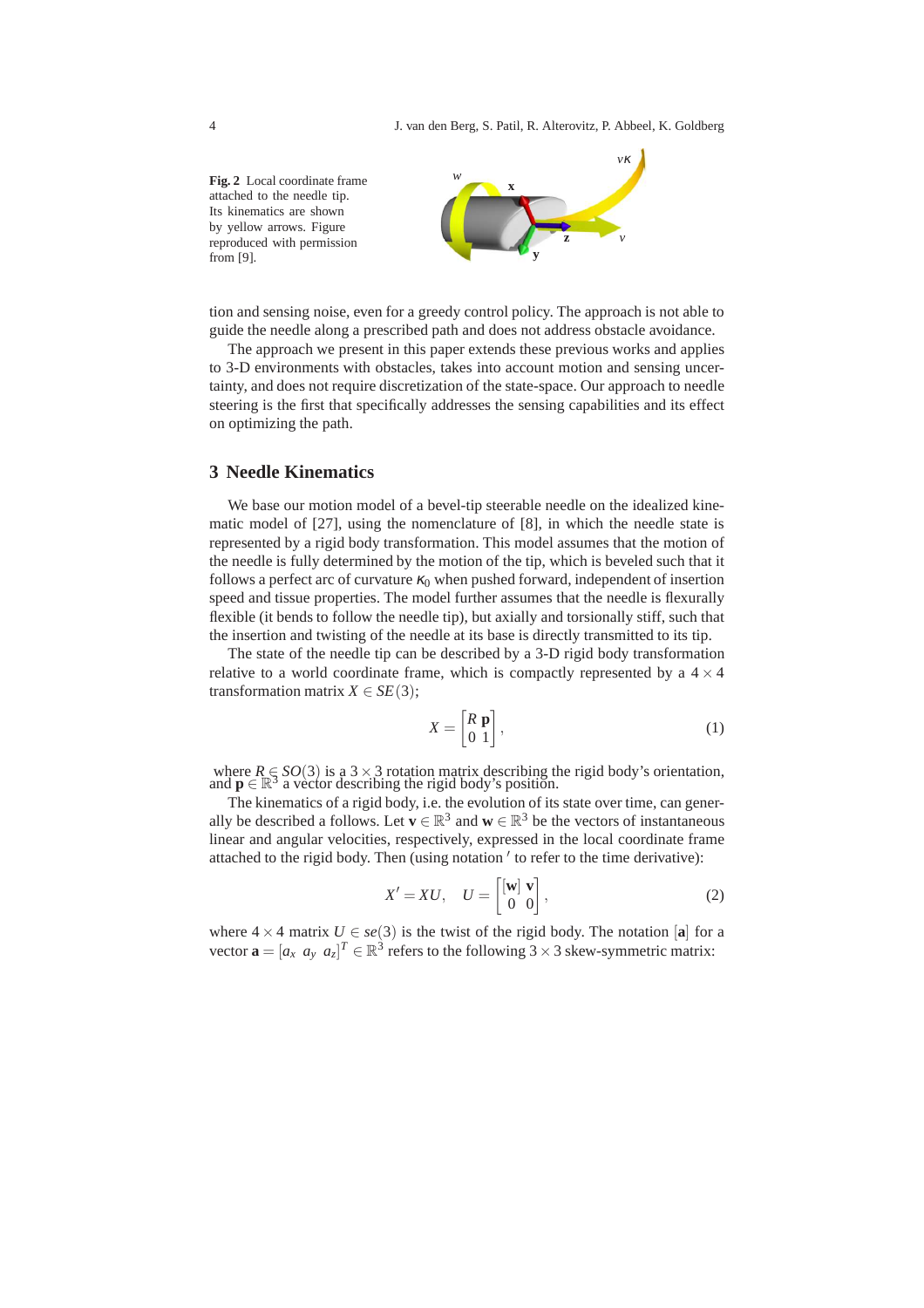$$
\begin{bmatrix} \mathbf{a} \end{bmatrix} = \begin{bmatrix} 0 & -a_z & a_y \\ a_z & 0 & -a_x \\ -a_y & a_x & 0 \end{bmatrix} . \tag{3}
$$

When the twist *U* is constant, the state of the rigid body at time *t* given the initial state at time 0 is computed explicitly by integrating Eq. (2), for which a closed form expression exists [8]:

$$
X(t) = X(0) \exp(tU). \tag{4}
$$

For the steerable needle, the local coordinate frame is rigidly attached to the tip of the needle such that the *z*-axis points along the forward direction of the needle, and the *y*-axis points along the bevel direction (see Fig. 2). The motion of the needle is determined by two control inputs: the linear forward speed (i.e. the speed with which the needle is inserted), denoted  $v$ , and the bevel orientation speed (i.e. the speed with which the needle is twisted at its base), denoted  $\omega$ . Hence, the linear and angular velocities of the needle tip given the control inputs  $v \ge 0$  and  $\omega$  are  $\mathbf{v} = \begin{bmatrix} 0 & 0 & v \end{bmatrix}^T$  and  $\mathbf{w} = \begin{bmatrix} v\kappa_0 & 0 & \omega \end{bmatrix}^T$ , respectively, where  $\kappa_0$  is the (fixed) curvature of the arc the needle follows through the tissue.

This needle model is constrained by the fact that the curvature  $\kappa_0$  of the needle paths is fixed. In recent work, however, Minhas et al. [16] show that by performing duty cycled spinning of the needle during insertion, any curvature  $\kappa$  of the needle motion between 0 and  $\kappa_0$  can be approximated. The greatest degree of curvature  $(\kappa = \kappa_0)$  is achieved by no spin at all, while a straight trajectory  $(\kappa = 0)$  is created by constantly spinning the needle at a high (infinite) rate during insertion. Any trajectory in between these two extrema can be approximated by duty cycling the spinning in a spin-stop-spin-stop fashion. Longer stop intervals create steeper curvature of the needle, and shorter stop intervals create straighter trajectories. To be precise, the proportion  $0 \le \alpha \le 1$  of the time spent in spin intervals to approximate a curvature of  $0 \leq \kappa \leq \kappa_0$  is given by:

$$
\alpha = 1 - \kappa / \kappa_0. \tag{5}
$$

Let the needle perform a  $2\pi$  rotation each spin interval, and let the spin intervals be of a small and constant duration  $\delta$ . Then, the period of one spin-stop cycle is  $\delta/\alpha$ . In order to incorporate the duty cycling into the kinematic model of the needle, the control input  $\omega(t)$  (parameterized by time *t*) is adjusted to:

$$
\omega(t) = \begin{cases} 2\pi/\delta + w & \text{if } j \le t/(\delta/\alpha) < j + \alpha & \text{(spin)}\\ w & \text{if } j + \alpha \le t/(\delta/\alpha) < j + 1, & \text{(stop)} \end{cases}
$$
(6)

for any  $j \in \mathbb{Z}$ , where *w* is the higher-level control of the speed with which the needle is rotated at its base (at the lower level, it is augmented with rapid  $2\pi$  rotations).

By taking the limit  $\delta \rightarrow 0$ , the resulting high-level kinematic model is similar to the low-level kinematic model described above, with the difference that  $\omega$  is replaced by  $w$ , and the curvature  $\kappa$  is added to the set of control inputs. The highlevel twist *U* given high-level control inputs *v*, *w* and <sup>κ</sup> is then given by: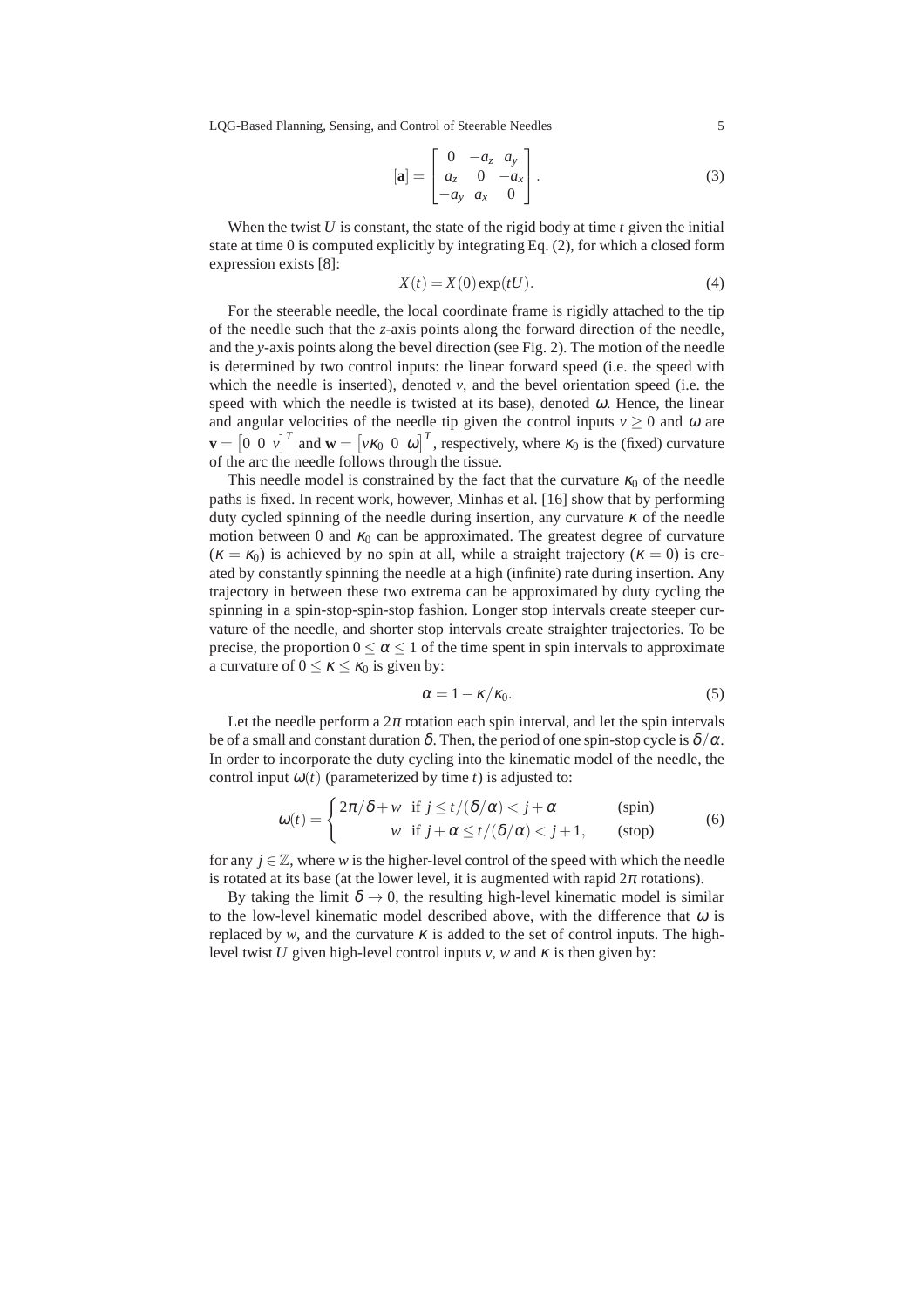6 J. van den Berg, S. Patil, R. Alterovitz, P. Abbeel, K. Goldberg

$$
U = \begin{bmatrix} [\mathbf{w}] \ \mathbf{v} \\ 0 \end{bmatrix}, \quad \mathbf{v} = \begin{bmatrix} 0 & 0 & v \end{bmatrix}^T, \quad \mathbf{w} = \begin{bmatrix} v \kappa & 0 & w \end{bmatrix}^T.
$$
 (7)

To account for the uncertainty the motion of the needle is subject to due to tissue inhomogeneity, tissue deformation, needle torsion, etc., we augment the model by assuming that the twist is corrupted by additive noise  $\tilde{U}$  drawn from a zero-mean Gaussian distribution with variance *M*:

$$
\tilde{U} = \begin{bmatrix} [\tilde{\mathbf{w}}] & \tilde{\mathbf{v}} \\ 0 & 1 \end{bmatrix}, \quad \begin{bmatrix} \tilde{\mathbf{v}} \\ \tilde{\mathbf{w}} \end{bmatrix} = \mathbf{m} \sim \mathcal{N}(\mathbf{0}, M), \tag{8}
$$

The stochastic kinematics of the needle state *X* is then given by:

$$
X' = X(U + \tilde{U}).
$$
\n(9)

# **4 LQG Control for Steerable Needles**

Let us be given a needle path  $\Pi$  consisting of states  $\hat{X}$  and control input twists  $\hat{U}$ formed from control inputs  $\hat{v} > 0$ ,  $\hat{w}$  and  $0 \leq \hat{\kappa} < \kappa_0$  (see Eq. (7)), such that

$$
\hat{X}' = \hat{X}\hat{U}, \quad \hat{X} = \begin{bmatrix} \hat{R} & \hat{P} \\ 0 & 1 \end{bmatrix}, \quad \hat{U} = \begin{bmatrix} [\hat{\mathbf{w}}] & \hat{\mathbf{v}} \\ 0 & 0 \end{bmatrix}.
$$
 (10)

That is, the path is consistent with the needle kinematics without noise, and as conjectured in [13], the path is small-time locally trackable since  $0 \leq \hat{\kappa} \leq \kappa_0$ .

During control of the needle along the path  $\Pi$ , we can assume that we obtain potentially noisy and partial observations of the state as feedback from sensors, in order to compensate for unexpected needle motion. We assume that this feedback will be according to the following (general) sensor model:

$$
\mathbf{z} = h(X, \mathbf{q}), \quad \mathbf{q} \sim \mathcal{N}(\mathbf{0}, \mathcal{Q}), \tag{11}
$$

where **z** is a vector of measurements that relates to the state *X* through function *h*, and **q** is the measurement noise drawn from a zero-mean Gaussian with variance *Q*.

To control the needle along the needle path  $\Pi$ , we use the LQG-controller, since it provides optimal control for linear Gaussian motion and sensor models with a quadratic cost function penalizing deviation from the path. The LQG controller uses a Kalman filter for state estimation in parallel with an LQR control policy. Since our motion and sensor model are non-linear, we approximate them with local linearizations around the path. This is reasonable as the needle is controlled to stay close to the path during execution.

For purposes of linearization, we will not directly control the state itself, but rather the *deviation* of the state with respect to the path. This is also convenient for dealing with the 3-D orientation in the needle state, which either has a redundant but internally constrained representation (e.g. a quaternion or rotation matrix) or a minimal but singularity-prone representation (e.g. Euler angles). Assuming that the deviation is small, the orientation deviation is "far away" from any singularities, and can hence safely be represented by three mutually unconstrained parameters. Whereas many other works use quaternions to represent rotations [10, 15, 24], we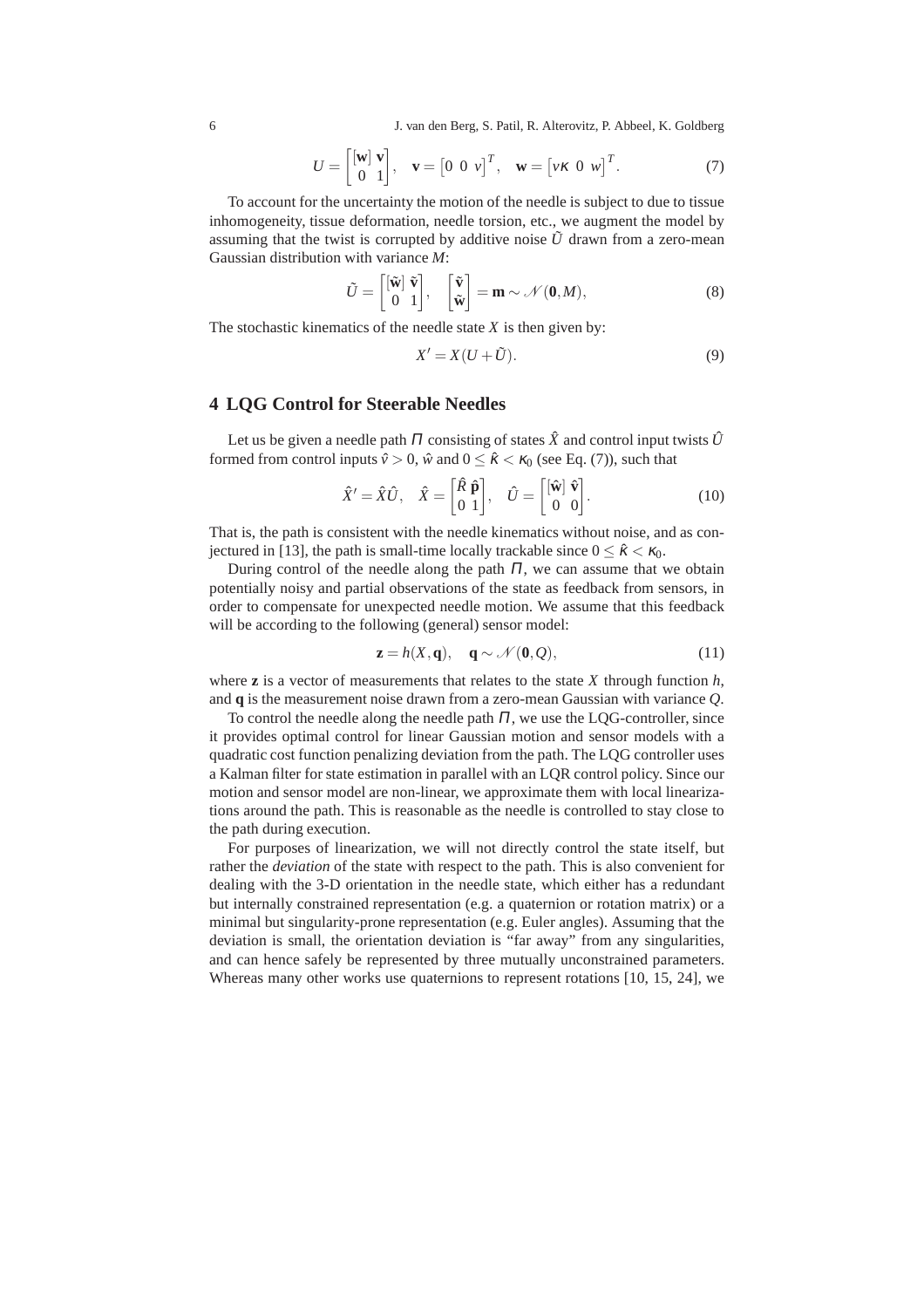will linearize for the  $4 \times 4$  matrix  $X \in SE(3)$  (roughly following [4]), and derive a Kalman filter and LQR controller for the needle.

### *4.1 Model Linearization and Discretization*

We define the state deviation  $\bar{X}$  as the transformation between the path state  $\hat{X}$ and the (unknown) true state *X*, and the twist deviation  $\bar{U}$  as the difference between the true control input twist *U* and the control input twist  $\hat{U}$  along the path:

$$
\bar{X} = \begin{bmatrix} \bar{R} & \bar{\mathbf{p}} \\ 0 & 1 \end{bmatrix} = \hat{X}^{-1}X = \begin{bmatrix} \hat{R}^T R & \hat{R}^T (\mathbf{p} - \hat{\mathbf{p}}) \\ 0 & 1 \end{bmatrix}, \quad \bar{U} = \begin{bmatrix} [\bar{\mathbf{w}}] & \bar{\mathbf{v}} \\ 0 & 0 \end{bmatrix} = U - \hat{U}, \quad (12)
$$

where the last equality follows from the fact that  $\hat{X}^{-1} = \begin{bmatrix} \hat{R}^T & -\hat{R}^T \hat{p} \\ 0 & 1 \end{bmatrix}$ . The kinematics of the state deviation, i.e. its evolution over time, is given by

$$
\bar{X}' = \hat{X}^{-1}X' + (\hat{X}^{-1})'X = \hat{X}^{-1}X(U + \tilde{U}) - \hat{U}\hat{X}^{-1}X =
$$
\n
$$
= \bar{X}(U + \tilde{U}) - \hat{U}\bar{X} = \bar{X}(\hat{U} + \tilde{U} + \tilde{U}) - \hat{U}\bar{X} =
$$
\n
$$
= \begin{bmatrix} \bar{R}[\hat{\mathbf{w}} + \bar{\mathbf{w}} + \tilde{\mathbf{w}}] - [\hat{\mathbf{w}}]\bar{R} & \bar{R}(\hat{\mathbf{v}} + \bar{\mathbf{v}} + \tilde{\mathbf{v}}) - [\hat{\mathbf{w}}]\bar{\mathbf{p}} - \hat{\mathbf{v}} \\ 0 & 0 \end{bmatrix} = \begin{bmatrix} \bar{R}' & \bar{\mathbf{p}}' \\ 0 & 0 \end{bmatrix},
$$
\n(13)

where the equalities follow from Eqs. (9) and (12), and the fact that  $(\hat{X}^{-1})' =$  $-\hat{U}\hat{X}^{-1}$  [21].

To get a non-redundant state vector, we represent the orientation deviation  $\bar{R}$  as a rotation of angle  $\|\mathbf{\bar{r}}\|$  about axis  $\mathbf{\bar{r}} \in \mathbb{R}^3$ . Assuming this deviation is sufficiently small, it is approximated well by the following first-order Taylor expansion:

$$
\bar{R} = I + [\bar{\mathbf{r}}]. \tag{14}
$$

By substituting Eq. (14) into Eq. (13), and ignoring all second-order error terms, we get to first order (using the identities  $[\mathbf{a}]\mathbf{b} = \mathbf{a} \times \mathbf{b} = -[\mathbf{b}]\mathbf{a}$  and  $[\mathbf{a}][\mathbf{b}]-[\mathbf{b}][\mathbf{a}] =$  $[a \times b]$ :

$$
\bar{\mathbf{p}}' = [\bar{\mathbf{r}}]\hat{\mathbf{v}} + \bar{\mathbf{v}} + \tilde{\mathbf{v}} - [\hat{\mathbf{w}}]\bar{\mathbf{p}} = -[\hat{\mathbf{w}}]\bar{\mathbf{p}} - [\hat{\mathbf{v}}]\bar{\mathbf{r}} + \bar{\mathbf{v}} + \tilde{\mathbf{v}},
$$
\n(15)

$$
[\bar{\mathbf{r}}]' = [\bar{\mathbf{r}}][\hat{\mathbf{w}}] + [\bar{\mathbf{w}} + \tilde{\mathbf{w}}] - [\hat{\mathbf{w}}][\bar{\mathbf{r}}] = [-[\hat{\mathbf{w}}]\bar{\mathbf{r}}] + [\bar{\mathbf{w}} + \tilde{\mathbf{w}}].
$$
 (16)

Combining Eqs. (15) and (16), we get in matrix form:

$$
\begin{bmatrix} \mathbf{\bar{p}}' \\ \mathbf{\bar{r}}' \end{bmatrix} = \begin{bmatrix} -\left[ \mathbf{\hat{w}} \right] & -\left[ \mathbf{\hat{v}} \right] \\ 0 & -\left[ \mathbf{\hat{w}} \right] \end{bmatrix} \begin{bmatrix} \mathbf{\bar{p}} \\ \mathbf{\bar{r}} \end{bmatrix} + \begin{bmatrix} \mathbf{\bar{v}} \\ \mathbf{\bar{w}} \end{bmatrix} + \begin{bmatrix} \mathbf{\tilde{v}} \\ \mathbf{\tilde{w}} \end{bmatrix}, \tag{17}
$$

which we can write as

$$
\bar{\mathbf{x}}' = F\bar{\mathbf{x}} + G\bar{\mathbf{u}} + \mathbf{m}, \quad \mathbf{m} \sim \mathcal{N}(\mathbf{0}, M), \tag{18}
$$

where  $\bar{\mathbf{x}} = \big[\frac{\bar{\mathbf{p}}}{\bar{\mathbf{r}}}\big], F = \big[\begin{smallmatrix} -[\hat{\mathbf{w}}] & -[\hat{\mathbf{v}}] \ 0 & -[\hat{\mathbf{w}}] \end{smallmatrix}$  $\begin{bmatrix} \mathbf{w}_1 & -\mathbf{v}_1 \\ 0 & -\mathbf{w}_1 \end{bmatrix}$ , **m** is as defined in Eq. (8), and **u** and *G* are defined as follows: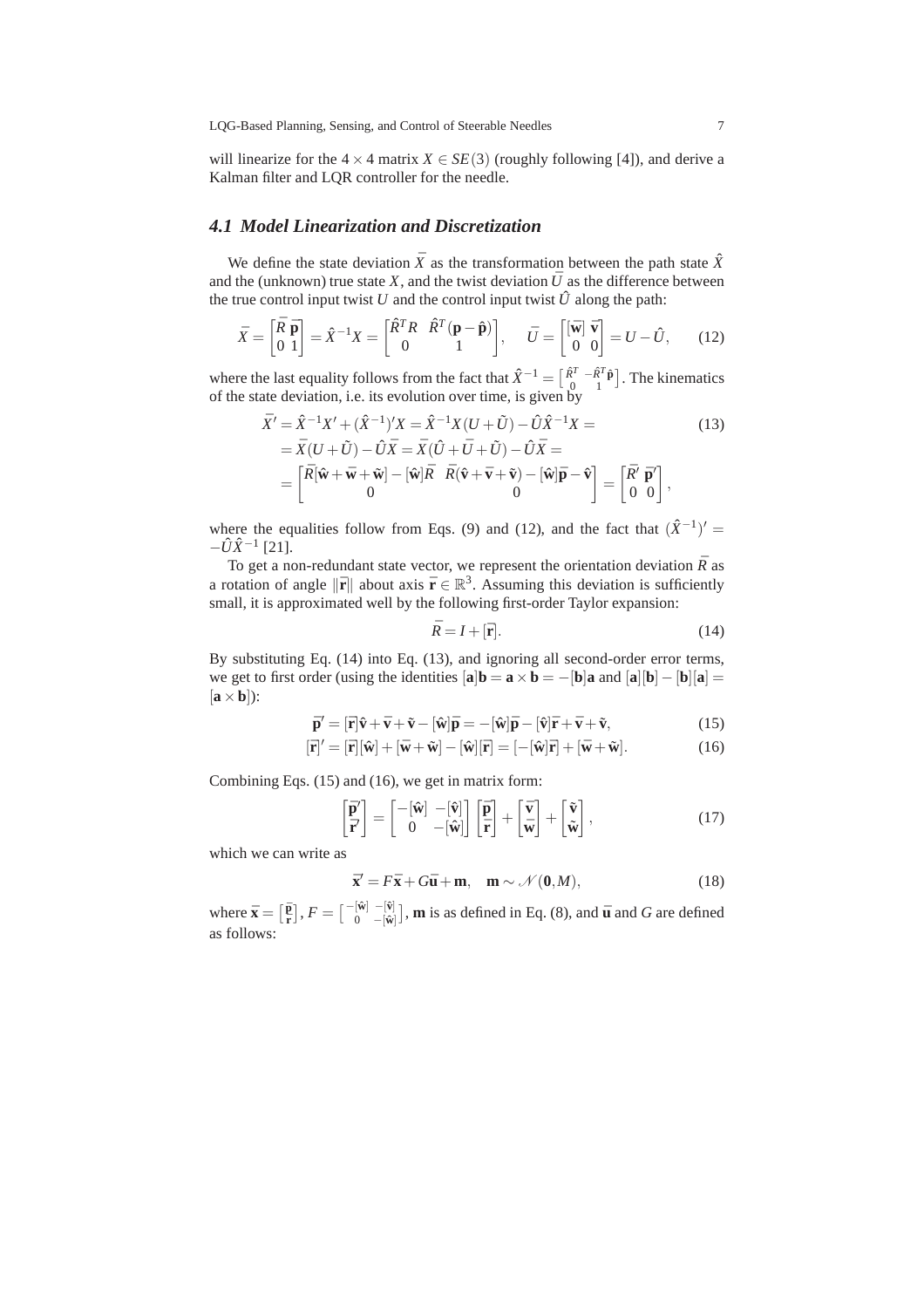8 J. van den Berg, S. Patil, R. Alterovitz, P. Abbeel, K. Goldberg

$$
\mathbf{\bar{u}} = \begin{bmatrix} v - \hat{v} \\ w - \hat{w} \\ v\kappa - \hat{v}\hat{\kappa} \end{bmatrix}, \quad G = \begin{bmatrix} 0 & 0 & 1 & 0 & 0 & 0 \\ 0 & 0 & 0 & 0 & 0 & 1 \\ 0 & 0 & 0 & 1 & 0 & 0 \end{bmatrix}^T.
$$
 (19)

Let us discretize time into stages of duration  $\tau$  and assume that the control inputs *v*, *w*,  $\kappa$  and  $\hat{v}$ ,  $\hat{w}$ ,  $\hat{\kappa}$  and variance *M* are constant for the duration of each stage *k*. The path  $\Pi$  then consists of a series of states and control input twists  $(\hat{X}_0,\hat{U}_0,\ldots,\hat{X}_\ell,\hat{U}_\ell),$ where  $\ell$  is the number of stages of the path, such that

$$
\hat{X}_{k+1} = \hat{X}_k \exp(\tau \hat{U}_k).
$$
\n(20)

We can then integrate Eq.  $(18)$  to get [15]:

$$
\bar{\mathbf{x}}_{k+1} = A_k \bar{\mathbf{x}}_k + B_k \bar{\mathbf{u}}_k + \mathbf{n}_k, \quad \mathbf{n}_k \sim \mathcal{N}(\mathbf{0}, N_k),
$$
\n(21)

where

$$
A_k = e^{\tau F_k}, \quad B_k = \int_0^{\tau} e^{(\tau - t)F_k} G \, \mathrm{d}t, \quad N_k = \int_0^{\tau} e^{(\tau - t)F_k} M_k e^{(\tau - t)F_k^T} \, \mathrm{d}t. \tag{22}
$$

Eq. (21) is the linearized and discretized motion model of the deviation of the needle state from the path.

The sensor model (see Eq. (11)) is discretized by assuming that in each stage *k* we obtain a measurement  $z_k$ . To relate the state deviation vector  $\bar{x}$  (as opposed to the state matrix *X* as in Eq. (11)) to a measurement **z**, we define (note that  $\bar{p}$  and  $\bar{r}$ are part of  $\bar{x}$ ):

$$
\bar{h}_{k}(\bar{\mathbf{x}}, \mathbf{q}) = h\left(\hat{X}_{k} \begin{bmatrix} I + [\bar{\mathbf{r}}] & \bar{\mathbf{p}} \\ 0 & 1 \end{bmatrix}, \mathbf{q}\right),\tag{23}
$$

where we use the fact that  $X = \hat{X}\overline{X}$  (see Eq. (12)) to reconstruct the state matrix *X* from the state deviation vector  $\bar{\mathbf{x}}$ . Linearizing  $\bar{h}_k$  around the path  $\Pi$  gives

$$
\bar{\mathbf{z}}_k = H_k \bar{\mathbf{x}}_k + W_k \mathbf{q}_k, \quad \mathbf{q}_k \sim \mathcal{N}(\mathbf{0}, Q_k), \tag{24}
$$

where

$$
\bar{\mathbf{z}}_k = \mathbf{z}_k - \bar{h}_k(\mathbf{0}, \mathbf{0}), \quad H_k = \frac{\partial \bar{h}_k}{\partial \bar{\mathbf{x}}}(\mathbf{0}, \mathbf{0}), \quad W_k = \frac{\partial \bar{h}_k}{\partial \mathbf{q}}(\mathbf{0}, \mathbf{0}).
$$
 (25)

Eq. (24) is the linearized and discretized sensor model of the deviation of the needle state from the path.

# *4.2 Kalman Filter and LQR Controller*

Eqs. (21) and (24) form a standard linear Gaussian model, of which  $\bar{x}$  is the state,  $\bar{u}$  the control input and  $\bar{z}$  the measurement. The Kalman filter keeps track of the estimate  $\hat{\mathbf{x}}$  and variance *P* of the true state  $\bar{\mathbf{x}}$  during control. It continually performs two steps; a process update to propagate the applied control input  $\bar{u}$ , and a measurement update to incorporate the obtained measurement  $\bar{z}$ :

*Process update step:*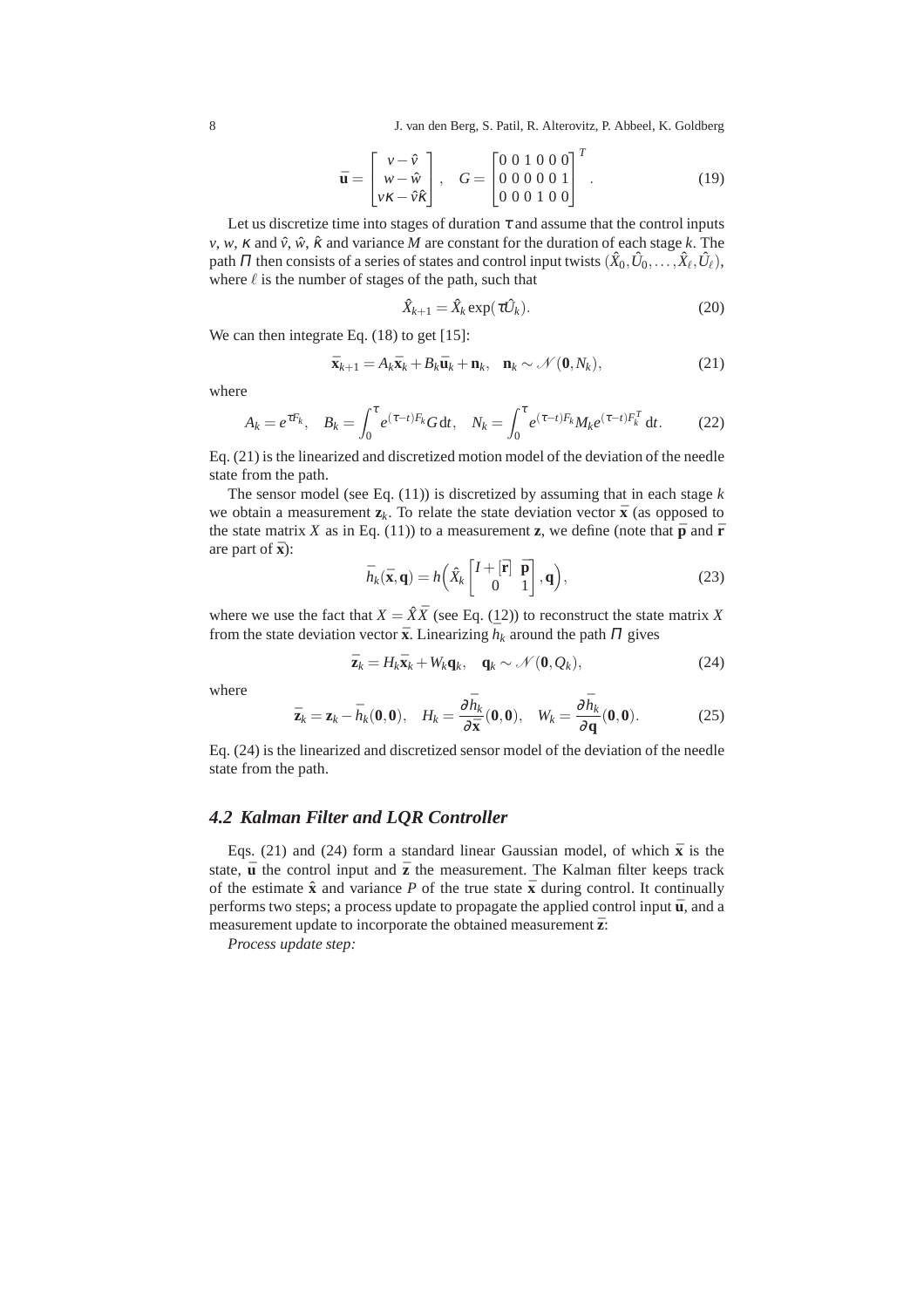$$
\hat{\mathbf{x}}_k^- = A_{k-1}\hat{\mathbf{x}}_{k-1},\tag{26}
$$

$$
P_k^- = A_{k-1} P_{k-1} A_{k-1}^T + N_{k-1}.
$$
\n(27)

*Measurement update step:*

$$
K_k = P_k^- H_k^T (H_k P_k^- H_k^T + W_k Q_k W_k^T)^{-1}, \qquad (28)
$$

$$
\hat{\mathbf{x}}_k = K_k (\bar{\mathbf{z}}_k - H_k \hat{\mathbf{x}}_k^{-}),\tag{29}
$$

$$
P_k = (I - K_k H_k) P_k^-.
$$
\n<sup>(30)</sup>

The Kalman-gain matrices  $K_k$  can be computed in advance (i.e. before execution) given the initial variance  $P_0$ , without knowledge of the actual control inputs  $\bar{u}$  and measurements  $\bar{z}$ . We refer the reader to [28] for additional details.

The LQR controller provides optimal control for a motion model of the type given by Eq. (21) [5]. The optimal control inputs  $\bar{u}_k$  are found by minimizing the cost function

$$
\min_{\bar{\mathbf{u}}} \left( \sum_{k=0}^{\ell} (\bar{\mathbf{x}}_k^T C \bar{\mathbf{x}}_k + \bar{\mathbf{u}}_k^T D \bar{\mathbf{u}}_k) \right),\tag{31}
$$

which quadratically penalizes deviations from the path  $\Pi$  through given positivedefinite weight matrices *C* and *D*. Matrix *C* specifies the cost for deviating from the planned path, while *D* specifies the cost for deviating from the planned control input. Penalizing the magnitude of  $\bar{u}$  is reasonable as the linearized motion model is only valid when  $\bar{u}$  is small.

Solving Eq. (31) gives the control policy  $\bar{\mathbf{u}}_k = L_k \bar{\mathbf{x}}_k$ , for feedback matrices  $L_k$ that are pre-computed using a standard recursive procedure (for  $0 \le k \le \ell$ ) [5]. As the true state  $\bar{\mathbf{x}}_k$  is unknown, the estimate  $\hat{\mathbf{x}}_k$  of the state which is obtained from the Kalman filter is used to determine the control input  $\bar{u}_k$  at each stage *k* during execution of the path. Hence, the control policy is  $\bar{\mathbf{u}}_k = L_k \hat{\mathbf{x}}_k$ . We refer the reader to [5, 25] for additional details.

The actual control inputs  $v_k$ ,  $w_k$  and  $\kappa_k$  that are applied to the needle are found using Eq. (19), given  $\bar{\mathbf{u}}_k$  and the control inputs  $\hat{v}_k$ ,  $\hat{w}_k$  and  $\hat{\kappa}_k$  of path  $\Pi$ . After application of the control input, the Kalman filter produces the estimate of the next state from which in turn a new control input is determined. This cycle repeats until the execution of the path is complete.

# **5 Optimal Path and Sensor Planning**

The first objective is to plan a needle path towards a target location **g** inside a workspace  $\mathscr{W} \subset \mathbb{R}^3$ . For simplicity, we assume that the workspace is the rectangular region  $[0, x_{max}) \times [0, y_{max}) \times [0, z_{max})$ , and that the needle can enter the workspace at any point in the plane  $z = 0$ . Further, the workspace may contain obstacles defined by a region  $O \subset \mathcal{W}$  that models impenetrable or sensitive tissue. The second objective is to select a placement of the sensor that will provide feedback during control.

The quality measure of a path  $\Pi$  and a sensor placement is the probability that the needle will intersect obstacles when the path is executed using LQG control. We will first discuss how to compute this probability for a given path  $\Pi$  and a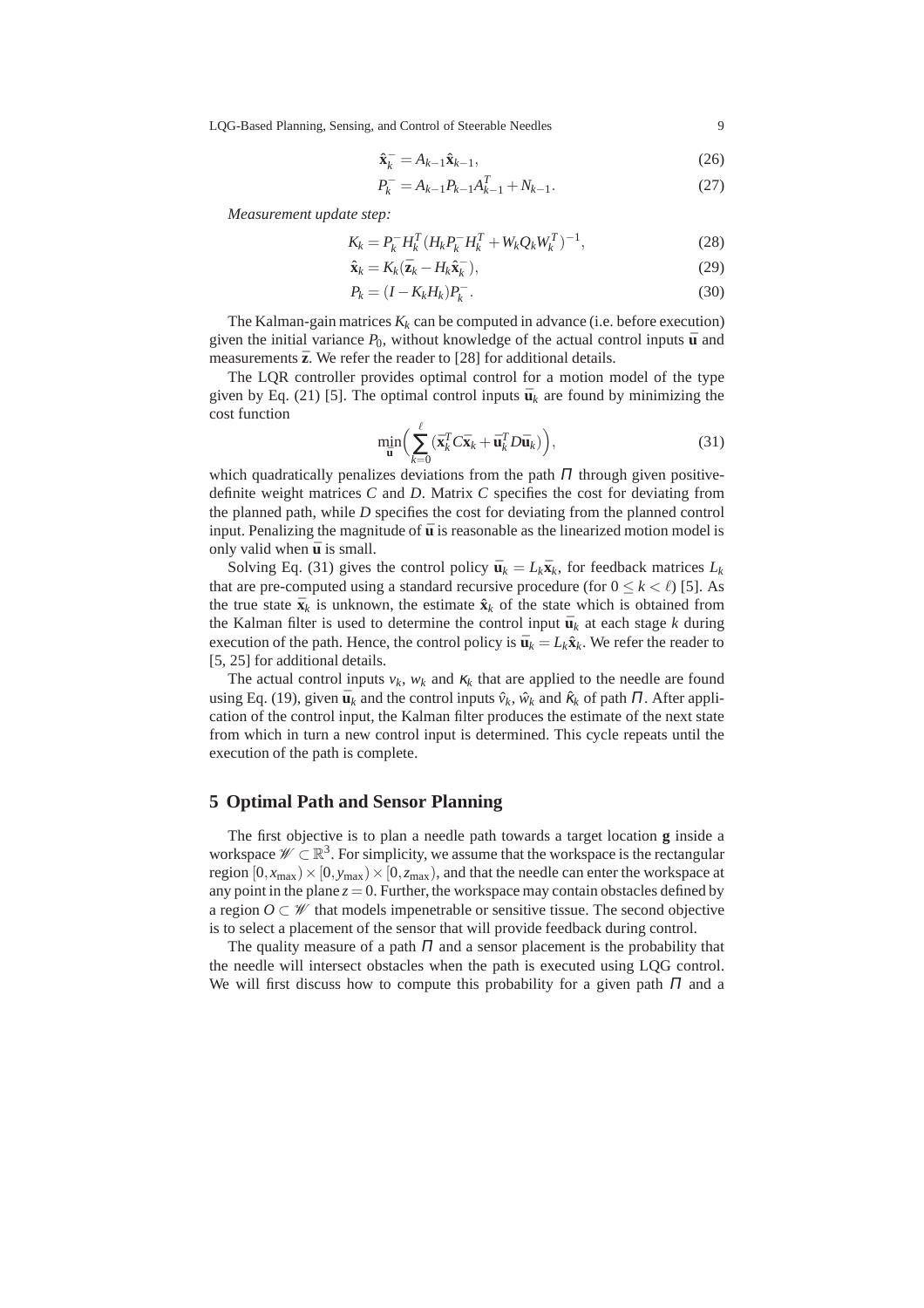given sensor model, and then discuss how we plan a set of candidate paths and sensor placements from which we select the pair that minimizes the probability of intersecting obstacles during control.

### *5.1 Obstacle Intersection Probability Along a Path*

Given the LQG controller for a path  $\Pi$  and sensor model  $h$  (see Section 4), we can analyze in advance how the true state  $\bar{\mathbf{x}}_t$  and the estimated state  $\hat{\mathbf{x}}_t$  will evolve during control as functions of each other. The evolution of the true state  $\bar{\mathbf{x}}_t$  is dependent on the estimated state through the LQR control policy and the evolution of the estimated state  $\hat{\mathbf{x}}_t$  is dependent on the true state through the measurement obtained in the Kalman filter. This gives the following equation in matrix form (see [25] for more details):

$$
\begin{bmatrix} \bar{\mathbf{x}}_{k+1} \\ \hat{\mathbf{x}}_{k+1} \end{bmatrix} = \begin{bmatrix} A_k & B_k L_k \\ K_{k+1} H_{k+1} A_k & A_k + B_k L_k - K_{k+1} H_{k+1} A_k \end{bmatrix} \begin{bmatrix} \bar{\mathbf{x}}_k \\ \hat{\mathbf{x}}_k \end{bmatrix} + \begin{bmatrix} I & 0 \\ K_{k+1} H_{k+1} & K_{k+1} W_{k+1} \end{bmatrix} \begin{bmatrix} \mathbf{n}_k \\ \mathbf{q}_{k+1} \end{bmatrix}, \quad \begin{bmatrix} \mathbf{n}_k \\ \mathbf{q}_{k+1} \end{bmatrix} \sim \mathcal{N}(\mathbf{0}, \begin{bmatrix} N_k & 0 \\ 0 & Q_{k+1} \end{bmatrix}),
$$
\n(32)

which we write shorthand –for the appropriate definitions of  $y_k$ ,  $Y_k$ ,  $V_k$ ,  $s_k$  and  $Z_k$ – as (note that  $Y_k$ ,  $V_k$  and  $Z_k$  can all be computed in advance for a given a path  $\Pi$ ):

$$
\mathbf{y}_{k+1} = Y_k \mathbf{y}_k + V_k \mathbf{s}_k, \quad \mathbf{s}_k \sim \mathcal{N}(\mathbf{0}, Z_k). \tag{33}
$$

From this, we can compute the mean  $\hat{\mathbf{y}}_k$  and the variance  $\Sigma_k$  of  $\mathbf{y}_k = \begin{bmatrix} \tilde{\mathbf{x}}_t \\ \hat{\mathbf{x}}_t \end{bmatrix}$  for any stage *k* of the execution of the path:

$$
\hat{\mathbf{y}}_{k+1} = Y_k \hat{\mathbf{y}}_k, \qquad \hat{\mathbf{y}}_0 = \mathbf{0}, \qquad (34)
$$

$$
\Sigma_{k+1} = Y_k \Sigma_k Y_k^T + V_k Z_k V_k^T, \qquad \qquad \Sigma_0 = \begin{bmatrix} P_0 & 0 \\ 0 & 0 \end{bmatrix} . \tag{35}
$$

Note that the mean  $\hat{\mathbf{y}}_k$  is zero for all stages *t*. Hence,  $\begin{bmatrix} \tilde{\mathbf{x}}_k \\ \hat{\mathbf{x}}_k \end{bmatrix}$  $\begin{bmatrix} \bar{\mathbf{x}}_k \\ \hat{\mathbf{x}}_k \end{bmatrix} \sim \mathcal{N}(\mathbf{0}, \Sigma_k).$ 

Given these a priori distributions of the state deviation, we can compute the probability that the needle will intersect an obstacle during the execution of path  $\Pi$ . Let  $\overline{\Sigma_k^{\mathbf{p}}}$ <sup>**p</sup> be the variance of the position deviation**  $\bar{\mathbf{p}}_k$ **, which is the upper-left 3**  $\times$  **3-</sup>** submatrix of the 12 × 12-matrix  $\Sigma_k$  (note that  $\bar{\mathbf{x}} = \begin{bmatrix} \bar{\mathbf{p}} \\ \bar{\mathbf{r}} \end{bmatrix}$ ). As  $\bar{\mathbf{p}} = \hat{R}^T(\mathbf{p} - \hat{\mathbf{p}})$  (see Eq. (12)), we have that  $\mathbf{p} = \hat{\mathbf{p}} + \hat{R}\bar{\mathbf{p}}$ , so the a priori distribution of the position  $\mathbf{p}_k$  of the needle tip at stage *k* along path  $\Pi$  is given by  $\mathcal{N}(\hat{\mathbf{p}}_k, \hat{R}_k \Sigma_k^{\mathbf{p}})$  $r_k^{\mathbf{p}} \hat{R}_k^T$ ). Hence, the probability  $p_k$  that the needle intersects the obstacle region at stage *k* along path  $\Pi$  is computed as:

$$
p_k = \int_O \frac{\exp(-\frac{1}{2}(\mathbf{b} - \hat{\mathbf{p}}_k)^T (\hat{R}_k P_k^{\mathbf{p}} \hat{R}_k^T)^{-1} (\mathbf{b} - \hat{\mathbf{p}}_k))}{\sqrt{8\pi^3 \det(\hat{R}_k P_k^{\mathbf{p}} \hat{R}_k^T) }} d\mathbf{b},\tag{36}
$$

which is the integral over the obstacle region  $O$  of the probability density function of Gaussian  $\mathcal{N}(\tilde{\mathbf{p}}_k, \hat{R}_k P_k^{\mathbf{p}})$  $R_k^{\mathbf{p}} \hat{R}_k^T$ ).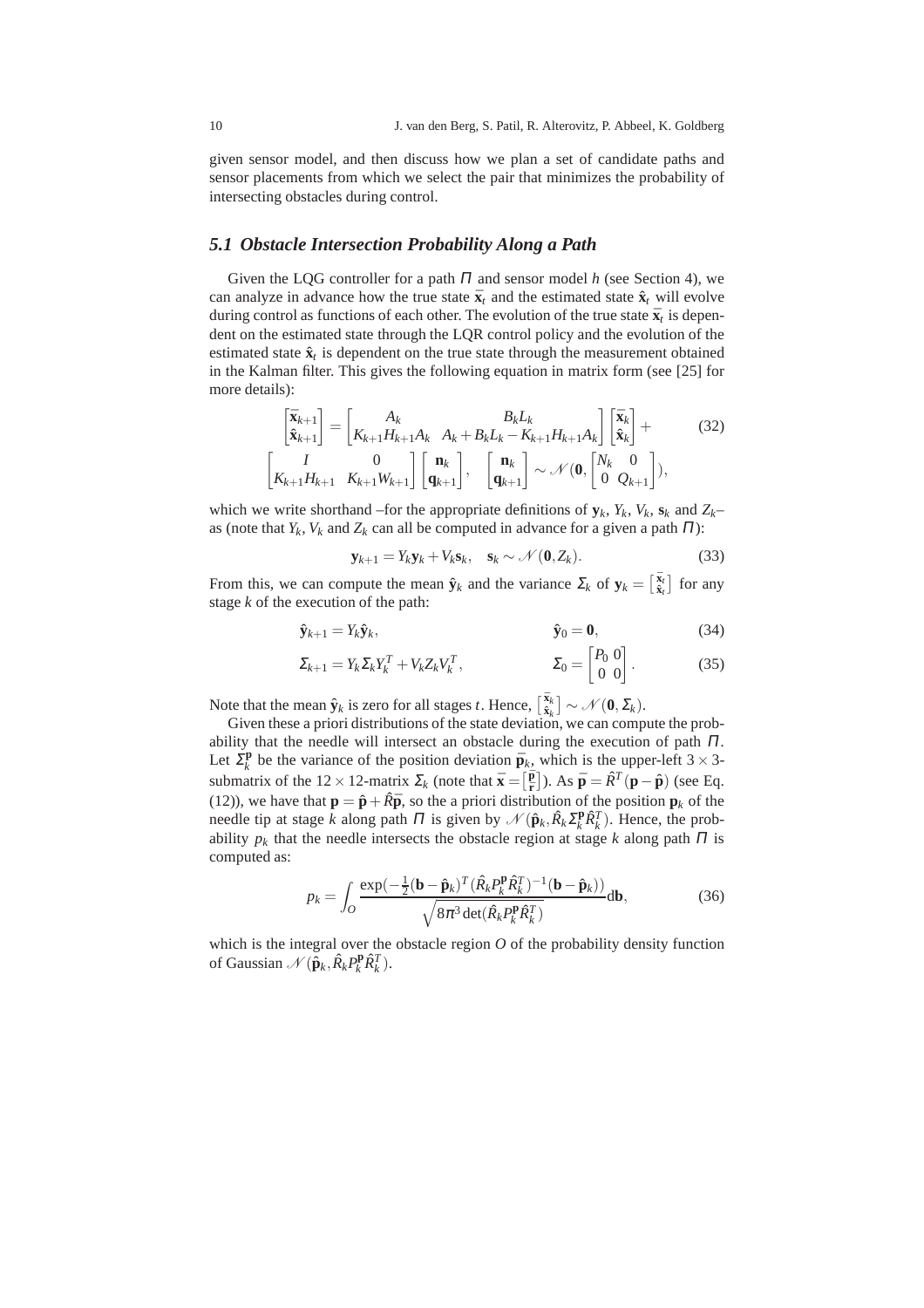Instead of computing the probabilities  $p_k$  exactly, we will use an approximation that can be computed efficiently. To this end, we look at the maximum factor by which the ellipsoid of one standard deviation of the a priori probability distribution can be scaled such that it does not intersect an obstacle. Let this factor be *c<sup>k</sup>* for stage *k* along the path. For a multivariate Gaussian distribution of dimension *n*, the probability that a sample is outside  $c_k$  standard deviations is given by

$$
\hat{p}_k = 1 - \Gamma(n/2, c_k^2/2),\tag{37}
$$

where  $\Gamma$  is the regularized Gamma function [17]. It provides a (conservative) upper bound of the true probability of intersecting obstacles at stage *k*.

The value of  $c_k$  for stage  $k$  is efficiently computed by using a collision-checker capable of performing distance calculations and linear transformations on the obstacle geometry, such as SOLID [26]. Let  $E_k$  be a matrix such that  $E_k E_k^T = \Sigma_k^{\mathbf{p}}$  $\frac{P}{k}$ . The set of positions within one standard deviation is then an ellipsoid centered at the mean  $\hat{\mathbf{p}}_k$  obtained by transforming a unit sphere by  $E_k$ . Transforming the environment by  $E_k^{-1}$  (such that the uncertainty ellipsoid becomes a unit sphere), and calculating the Euclidean distance between  $\hat{\mathbf{p}}_k$  and the nearest obstacle in the transformed environment gives the value of  $c_k$  for stage *k*, from which the approximate probability  $\hat{p}_k$  of intersecting obstacles at stage *k* can be computed using Eq. (37).

Assuming (somewhat opportunistically) that the probabilities  $\hat{p}_k$  are independent, it follows that the probability  $p(\Pi)$  that the needle intersects the obstacle region anywhere along path  $\Pi$  is given by  $p(\Pi) = 1 - \prod_{k=0}^{\ell} (1 - \hat{p}_k)$ .

# *5.2 Planning a Needle Path and Sensor Placement*

To plan an optimal pair of a needle path and sensor placement, we (randomly) generate large sets of possible needle paths and sensor placements, and evaluate the probability of intersecting obstacles for each pair.

To generate a large set of (random) needle paths we use the RRT (random rapidlyexploring tree) algorithm [14], as it is known to create trees of paths that uniformly cover the space and handle kinematically constrained systems, such as steerable needles, well. As the target location is a specific point **g**, and the entry location can be anywhere in a pre-defined entry zone, it is convenient to plan backwards from the target location. Backward kinematics are identical to forward kinematics, except that the (forward) control inputs  $\hat{v}$ ,  $\hat{w}$ , and  $\hat{\kappa}$  are integrated over a negative time-step. As the actual path traced out by the needle only depends on the ratio  $w/v$ and not on the values of the individual terms [8], we set  $\hat{v} = 1$  cm/s and only vary  $\hat{w} \in [-w_{\text{max}}, w_{\text{max}}]$  and  $\hat{\kappa} \in [0, \kappa_0)$ . We will not describe the RRT-planner in detail here, but refer to [20, 29, 30] for details on RRT implementations for steerable needles. All the paths in the resulting tree that reach the entry zone are valid.

Let  $\mathscr S$  be the space of sensor placements, and let the sensor model  $h(X, \mathbf{q})$  corresponding to a placement  $s \in \mathcal{S}$  be denoted  $h_s(X, \mathbf{q})$ . We generate a large set of placements by random sampling from  $\mathscr S$ . We iterate over all valid paths contained in the RRT-tree and all placements sampled from  $\mathscr S$ , and select the pair for which the needle has minimal probability of intersecting obstacles as computed above.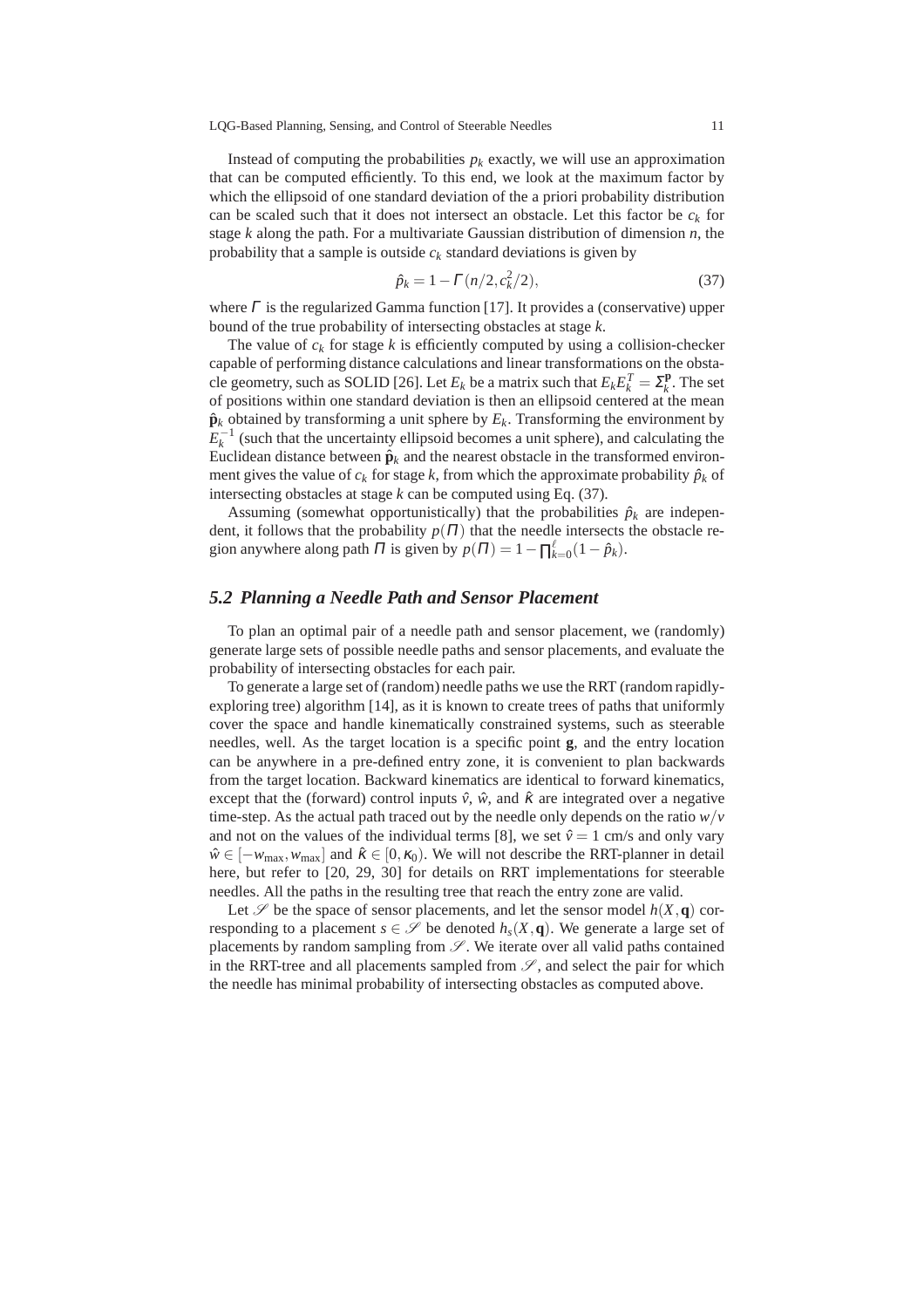

Fig. 3 (a) Given a candidate path (gray) from left to right, we illustrate samples (red spheres) from 100 simulated executions of the LQG controller and extended Kalman filter showing convergence to the path. The simulations included artificially generated process and measurement noise. The blue ellipsoids show the a priori distributions computed by the planner along the path. (b) A simulated example trajectory (shown in ref) using LQG control.

### **6 Simulation Results**

We experimentally evaluate our approach using simulations of the computed candidate paths using LQG control with simulated process and measurement noise. In our experiments, we use an anatomical model of the human male pelvic region to simulate needle insertion in tissue for delivering radioactive doses to targets within the prostate region for cancer treatments. We first show that the needle is controllable along a candidate path. We then show the effect the sensor can have on the optimal path, and how the sensor placement can be optimized for a given problem.

We implemented the system in C++ and tested it on a 3.33 Ghz 4-core Intel<sup>®</sup> i7<sup>™</sup> PC. All experiments utilized only a single core for computation, but our approach could be parallelized over multiple cores to yield significant speedups. In our experiments, we model the needle motion and noise using the following parameters:  $w_{\text{max}} = 2\pi$  rad/s,  $\tau = 0.1$  s,  $\kappa = 0.2$  cm<sup>-1</sup>, *M* is a diagonal matrix with 0.01 (cm/s)<sup>2</sup> for the position components and 0.05 (rad/s)<sup>2</sup> for the rotational components, and *Q* is a diagonal matrix with  $0.05 \text{ cm}^2$  along the diagonal.

### *6.1 Needle Controllability*

We first demonstrate the controllability of the needle along a candidate path using an LQG controller with artificially generated process and measurement noise. We assume that the sensor can only measure the position **p** of the needle tip and not the orientation. Fig. 3a shows the samples obtained from 100 simulations of executions of the path using the LQG controller, demonstrating that the a priori probability distributions computed by the planner are close approximations of the true distribution of the states along the path and that the needle follows the candidate path closely. For an insertion length of 11.25 cm, the standard deviation of the distance to the target was found to be 0.17 cm.

To emulate uncertainties arising due to tissue heterogeneities, we applied spatially varying process noise sampled from Gaussian distributions with zero mean and variances up to three times the variance *M*. Following the same candidate path of length 11.25 cm, the standard deviation of the distance of the final needle-tip position to the target across 1000 simulation runs was 0.24 cm.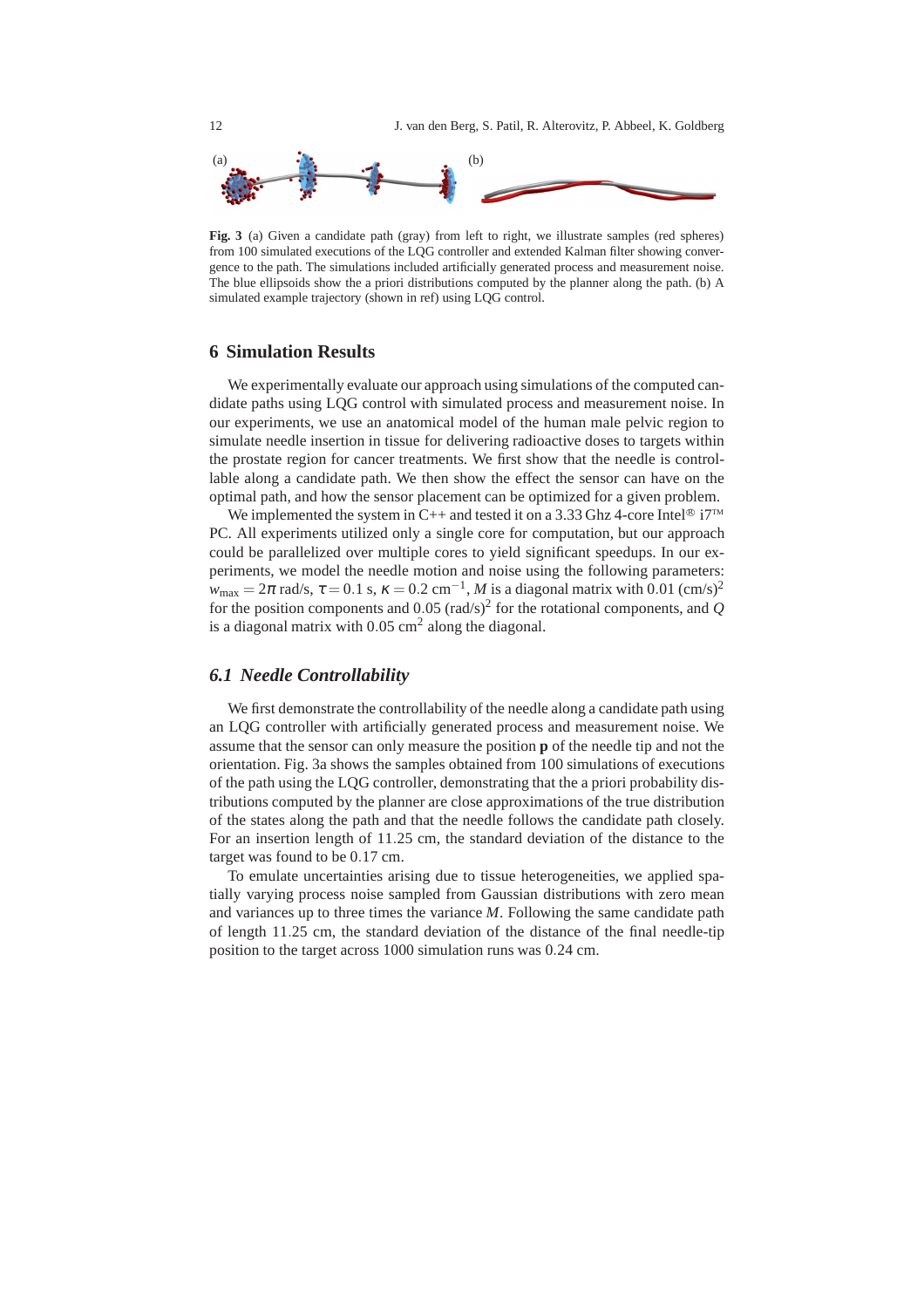

**Fig. 4** Optimal needle paths in an anatomical environment modeling the human prostate and surrounding tissues. Two examples of a sensor placement, in which (left) only the *x*- and *y*-coordinate and (right) only the *x*- and *z*-coordinate of the needle-tip are measured by an imaging device by projecting the anatomy on the imaging plane (shown in the two views). The optimal path predominantly lies in the imaging plane to minimize uncertainty in the viewing direction.

# *6.2 Effect of Sensor Placement on Optimal Path*

We demonstrate the use of LQG to select plans that minimize the probability of failure and also show the effect of sensor placement on the optimal path. We performed these experiments using an anatomical model of the human pelvic region (see Fig. 4). As an example sensor model, we consider a 2-D image of the anatomy (for example, an x-ray or 2-D ultrasound image). The image is projected along the *z*-axis using an imaging device, from which we can only measure the *x*- and *y*coordinate of the position  $\mathbf{p} = [x, y, z]$  of the needle tip. This gives the following observation function *h* (note that **p** is part of *X*):

$$
h(X, \mathbf{q}) = \begin{bmatrix} x \\ y \end{bmatrix} + \mathbf{q}, \quad \mathbf{q} \sim \mathcal{N}(\mathbf{0}, Q) \tag{38}
$$

Fig. 4 (left) shows the optimal needle path within the RRT-tree for this sensor. The optimal path predominantly lies in the *x*-*y* plane to minimize the uncertainty along the viewing direction (*z*-axis). It took 41 seconds to generate a set of 1000 candidate paths and selecting an optimal path from this set required 4.6 seconds. Similarly, if we instead place the sensor such that it obtains 2-D images projected along the *y*-axis, the optimal path (shown in Fig. 4 (right)) is predominantly in the *x*-*z* plane.

To quantify the effect the sensor location has on the probability of success of a path, we compare the results of two paths assuming sensing along the *z* axis: the optimal path and a path that lies predominantly in the *x*-*z* plane. For each path, we estimated the "ground truth" probability of success by performing 1000 simulated executions using the LQG controller with artificially generated process and measurement noise. The path that is optimal according to our method, which lies predominantly in the *x*-*y* plane, has a probability of success of 89%. In contrast, the path that primarily lies in the *x*-*z* plane had a probability of success of only 44%,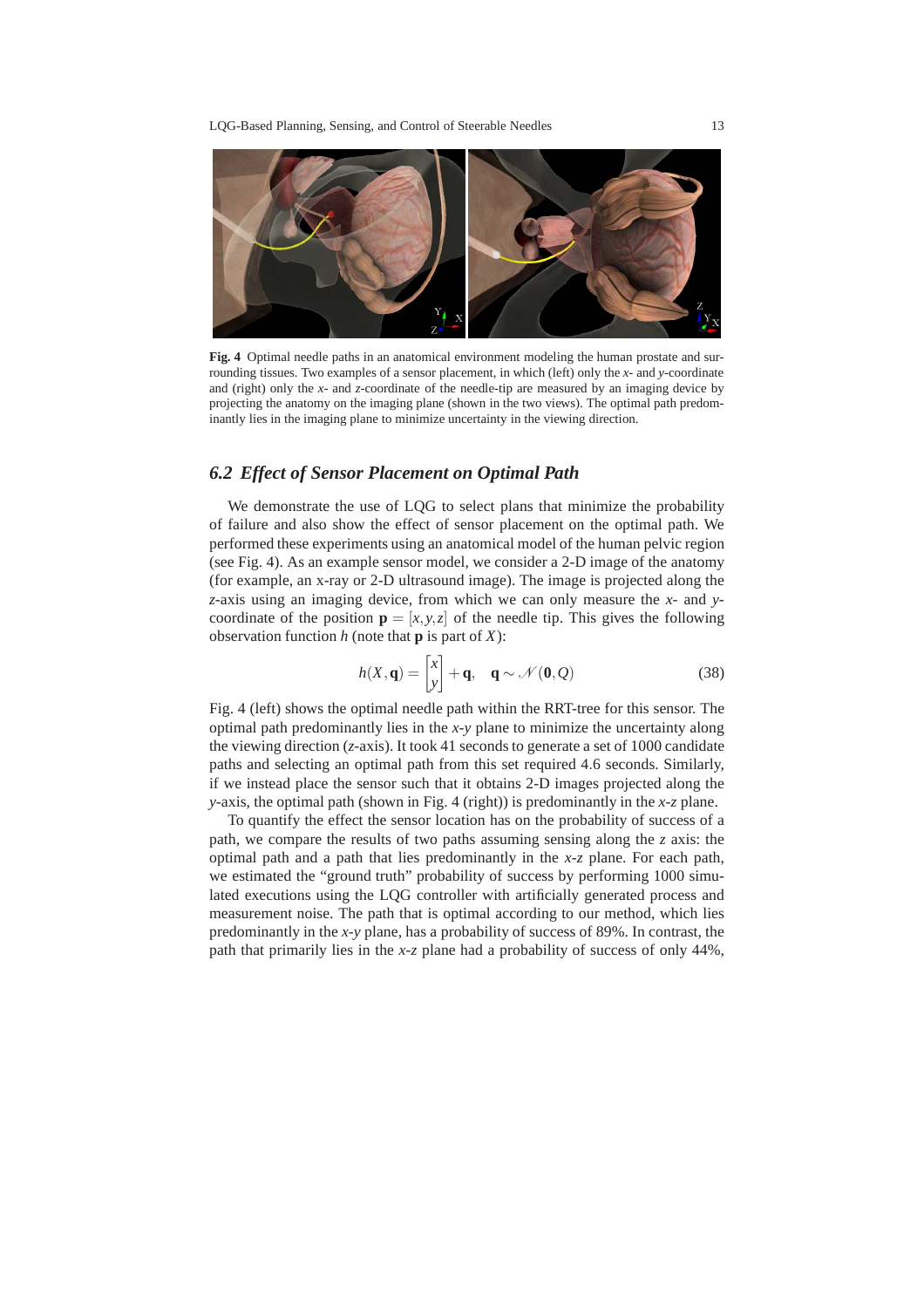

Fig. 5 Using an x-ray imager mounted on a rotating C-arm, it is possible to rotate the sensor about the horizontal axis along which the patient is positioned (left). The anatomy as viewed from the computed optimal sensor placement (right). The optimal path predominantly lies in the imaging plane to minimize uncertainty in the viewing direction.

which is to be expected since there is greater uncertainty in needle pose along the viewing direction (*z*-axis).

# *6.3 Optimizing the Sensor Placement*

In many clinical procedures involving bevel-tip steerable needles, the physician can select where to place an intra-operative sensing device for real-time feedback. We consider the case of an x-ray imaging sensor attached to a C-arm, a commonly used setup in operating rooms that allows the physician to rotate the sensor in a circle about the patient as shown in Fig. 5. The placement of the imaging device can be parameterized by angle  $\theta$  relative to the horizontal axis of the patient. A 2-D image of the anatomy can be obtained by parallel projection along the viewing direction (along the radius of the arm). This gives the following observation function *h*:

$$
h(X, \mathbf{q}) = \begin{bmatrix} x \\ y \cos \theta + z \sin \theta \end{bmatrix} + \mathbf{q}, \quad \mathbf{q} \sim \mathcal{N}(\mathbf{0}, \mathcal{Q})
$$
(39)

To optimize sensor placement, we iterate over all paths computed by the RRTbased planner and all sampled sensor placements (obtained by varying the angle of rotation about the horizontal axis  $\theta$  in regular increments), and select the pair for which the needle has minimal probability of intersecting obstacles. Fig. 5 shows the optimal sensor placement for a given set of candidate paths and a 2-D view of the anatomy as visible from the imaging device. For a set of 1000 candidate paths and 36 possible sensor placements (obtained by discretizing over the interval  $[0, \pi]$  in intervals of 5 degrees), our implementation took 185 seconds to compute the optimal pair over the set of candidate paths and sensor placements. It should be noted that with modern multi-core processors, this computation can be trivially parallelized to bring down the computation time within clinically acceptable limits.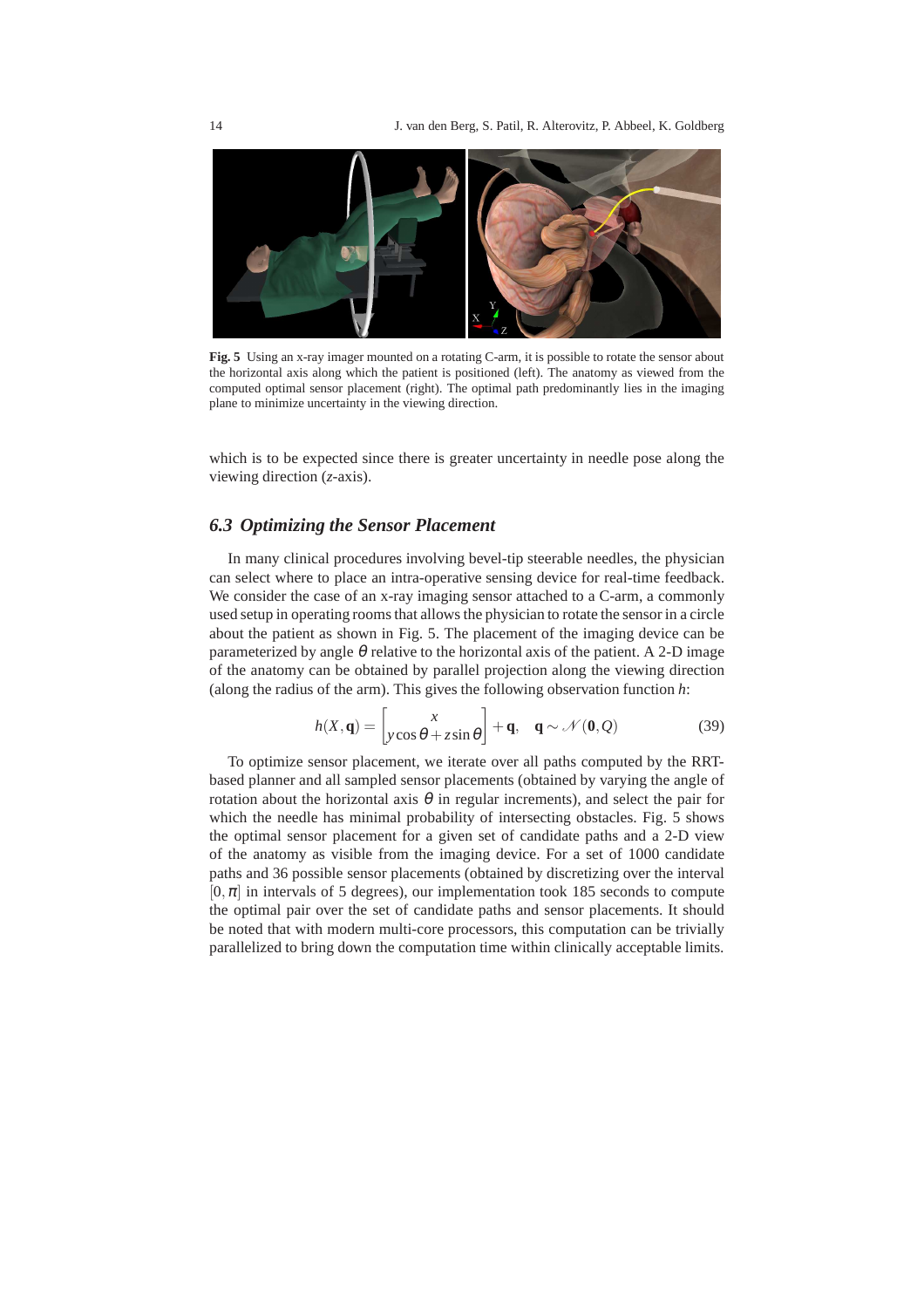#### **7 Conclusion and Future Work**

In this paper, we presented a technique for planning and controlling flexible steerable needles towards a target location in 3-D anatomy with obstacles such as bones and sensitive organs. Our approach minimizes the probability that the needle intersects obstacles by explicitly taking into account both needle motion uncertainty and the sensors used to obtain (noisy, partial) feedback on the needle state. We demonstrated how the sensor influences the optimal path and optimize over the set of candidate paths and feasible sensor placements to select the pair for which the estimated uncertainty is least likely to cause intersections with obstacles.

In our current implementation, the LQR controller does not bound the control inputs within permissible limits during feedback. This can be a problem when the control for needle curvature exceeds the attainable curvature of the needle. We plan to address this issue in future work. We also plan to incorporate uncertainty introduced by tissue deformation using a physically accurate FEM simulator [6].

We also plan to evaluate our new planning and control approach using a robotic device that steers a needle in phantom tissue as in prior 2-D experiments [22]. We will utilize the ability of this planner and controller to account for unexpected events that might occur due to tissue inhomogeneity, tissue deformation, and estimation errors in motion model parameters, as well as to optimize sensor placement to minimize the probability of intersecting an obstacle.

#### **Acknowledgments**

This research was supported in part by the National Science Foundation (NSF) under grants IIS-0905344 and IIS-0904672 and by the National Institute of Health (NIH) under grants R01-EB006435 and R21-EB011628. The authors also thank members of the needle steering community for their valuable input.

# **References**

- 1. R. Alterovitz, K. Goldberg, A. Okamura. Planning for steerable bevel-tip needle insertion through 2D soft tissue with obstacles. *IEEE Int. Conf. on Robotics and Automation*, 2005.
- 2. R. Alterovitz, M. Branicky, K. Goldberg. Motion planning under uncertainty for imageguided medical needle steering. Int. J. Robotics Research, 27(11-12): 1361-1374, 2008.
- 3. R. Alterovitz, T. Siméon, K. Goldberg. The stochastic motion roadmap: a sampling framework for planning with Markov motion uncertainty. *Robotics: Science and Systems*, 2007.
- 4. G. Baldwin, R. Mahony, J. Trumph, T. Hamel, T. Cheviron. Complementary filter design on the Special Euclidean group *SE*(3). *European Control Conference*, 2007.
- 5. D. Bertsekas. *Dynamic programming and optimal control*. Athena Scientific, 2001.
- 6. N. Chentanez, R. Alterovitz, D. Ritchie, L. Cho, K. Hauser, K. Goldberg, J. Shewchuk, J. F. O'Brien. Interactive Simulation of Surgical Needle Insertion and Steering. *ACM Trans. on Graphics* 28(3):88.1-88.10, 2009.
- 7. N. J. Cowan, K. Goldberg, G. S. Chirikjian, G. Fichtinger, R. Alterovitz, K. B. Reed, V. Kallem, W. Park, S. Misra, A. M. Okamura. Robotic Needle Steering: Design, Modeling, Planning, and Image Guidance. *Surgical Robotics - Systems, Applications, and Visions*, Springer, 2010.